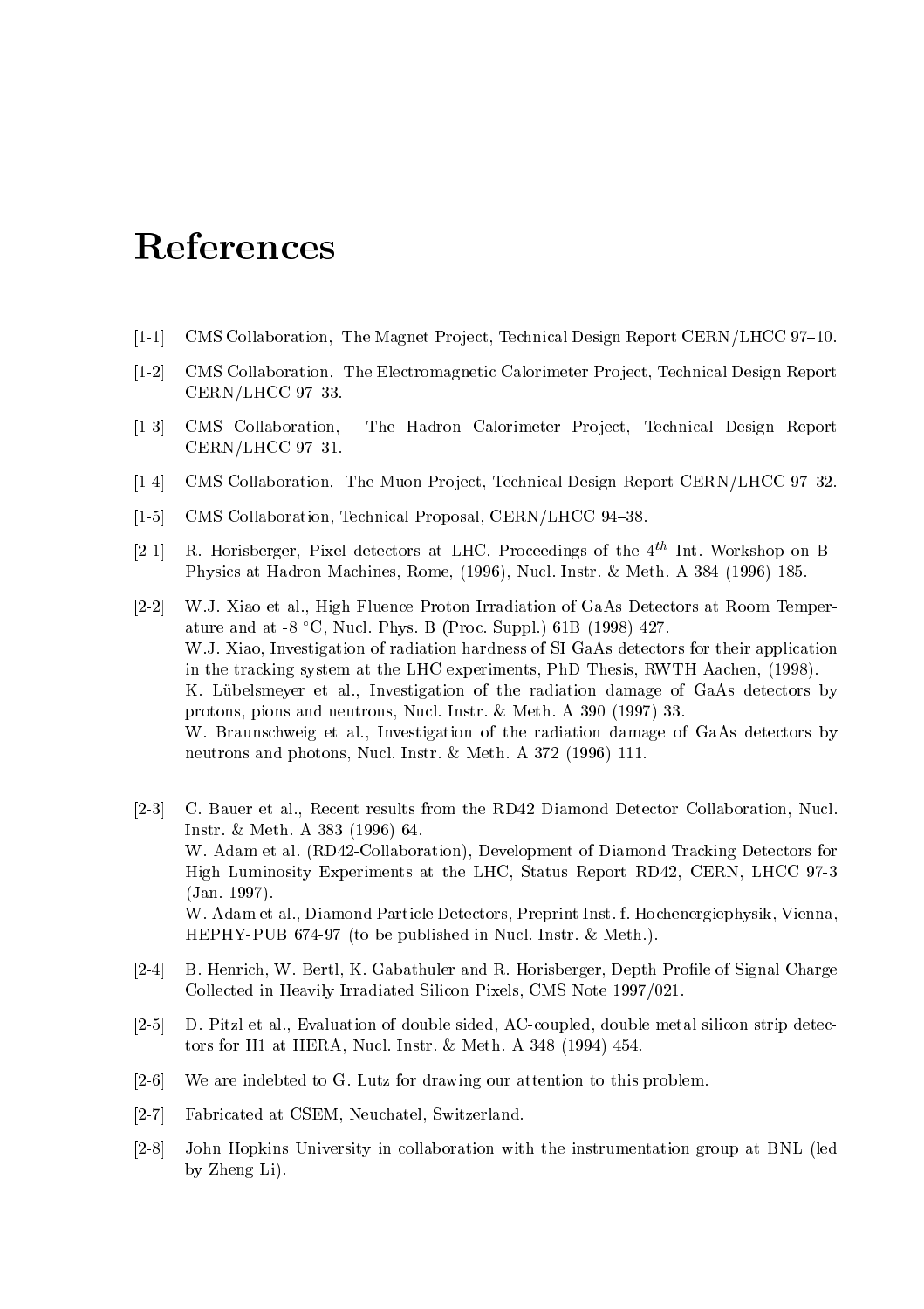- [2-9] ROSE collaboration, CERN RD48.
- [2-10] H. Bichsel, Straggling in Thin Silicon Detectors, Rev. Mod. Phys. 60 (1988) 663.
- [2-11] DMILL process (Durci Mixte sur Isolant Logico-Lineaire): M. Dentan et al., A Mixed Analog-Digital Radiation Hard Technology for High Energy Physics Electronics, R&D Proposal (RD29), CERN, DRDC 92-32, May 1992, p42. M. Dentan et al., DMILL, A Mixed Analog-Digital Radiation-Hard BiCMOS Technology for High Energy Physics Electronics, IEEE Trans. Nucl. Sci. 43 (June 1996) 1763.  $RICMOS$  IV (Honeywell) process: S. T. Liu et al., Total dose hard  $0.8 \mu m$  SOI CMOS Devices, Proceedings of the First Workshop on Electronics for LHC Experiments, (1995) 33. S. T. Liu et al., Radiation hard SOI and CHFET Technologies for LHC Applications, Proceedings of the Second Workshop on Electronics for LHC Experiments, (1996) 407. S. T. Liu et al., Further Radiation Hardened SOI CMOS Technology, Proceedings of the Third Workshop on Electronics for LHC Experiments, (1997) 130.
- [2-12] S. Kavadias, K. Misiakos and D. Loukas, Calculation of Pixel Detector Capacitances through Three Dimensional Numerical Solution of the Laplace Equation, IEEE Trans. Nucl. Sci. 41 (1994) 397. L. Bosisio, F. Forti and E. Tomacruz, Measurement and Tridimensional Simulation of Silicon Pixel Detector Capacitance, Proceedings of the 1993 IEEE Nuclear Science Symposium, San Francisco, (1993) 338.
- [2-13] M. Lechner, PhD. Thesis, ETH Zürich (1998) in preparation.
- [2-14] Measurements done by W. Karpinski from RWTH Aachen (1997).
- [2-15] Circuit designs implemented by RWTH Aachen, U.C. Davis and PSI.
- [2-16] R. Horisberger, K. Gabathuler and D. Kotlinski, Readout Architecture for CMS Pixel Vertex Detector, CMS TN/96-046.
- [2-17] Design and simulation done by R.Schnyder, R. Kramert and R. Horisberger, PSI, Feb. 1997.
- [2-18] B.Meier, Diploma-Thesis, Institut für Teilchenphysik, ETH Zürich, April 1998.
- [2-19] S. Cittolin, J.F. Gillot, A. Racz, R. Halsall and B. Haynes, Front End Driver in CMS DAQ, CMS TN/95-020.
- [2-20] LN Industries SA in Grandson, Switzerland.
- [3-1] B. Mours et al., The design, construction and performance of the ALEPH silicon vertex detector., Nuclear Instruments and Methods in Phys. Res. A379 (1996) 101. G. Anzivino et al., The DELPHI silicon strip microvertex detector., Nuclear Instruments and Methods in Phys. Res. A263 (1988) 215. M. Acciarri et al., The L3 silicon microvertex detector., Nuclear Instruments and Methods in Phys. Res. A351 (1994) 300. S. Anderson et al., The extended OPAL silicon strip microvertex detector., submitted to Nuclear Instruments and Methods in Phys. Res. A.
- [3-2] J. Sharka et al., Construction of the CDF silicon vertex detector., IEEE Transactions on Nuclear Science 39 (1992).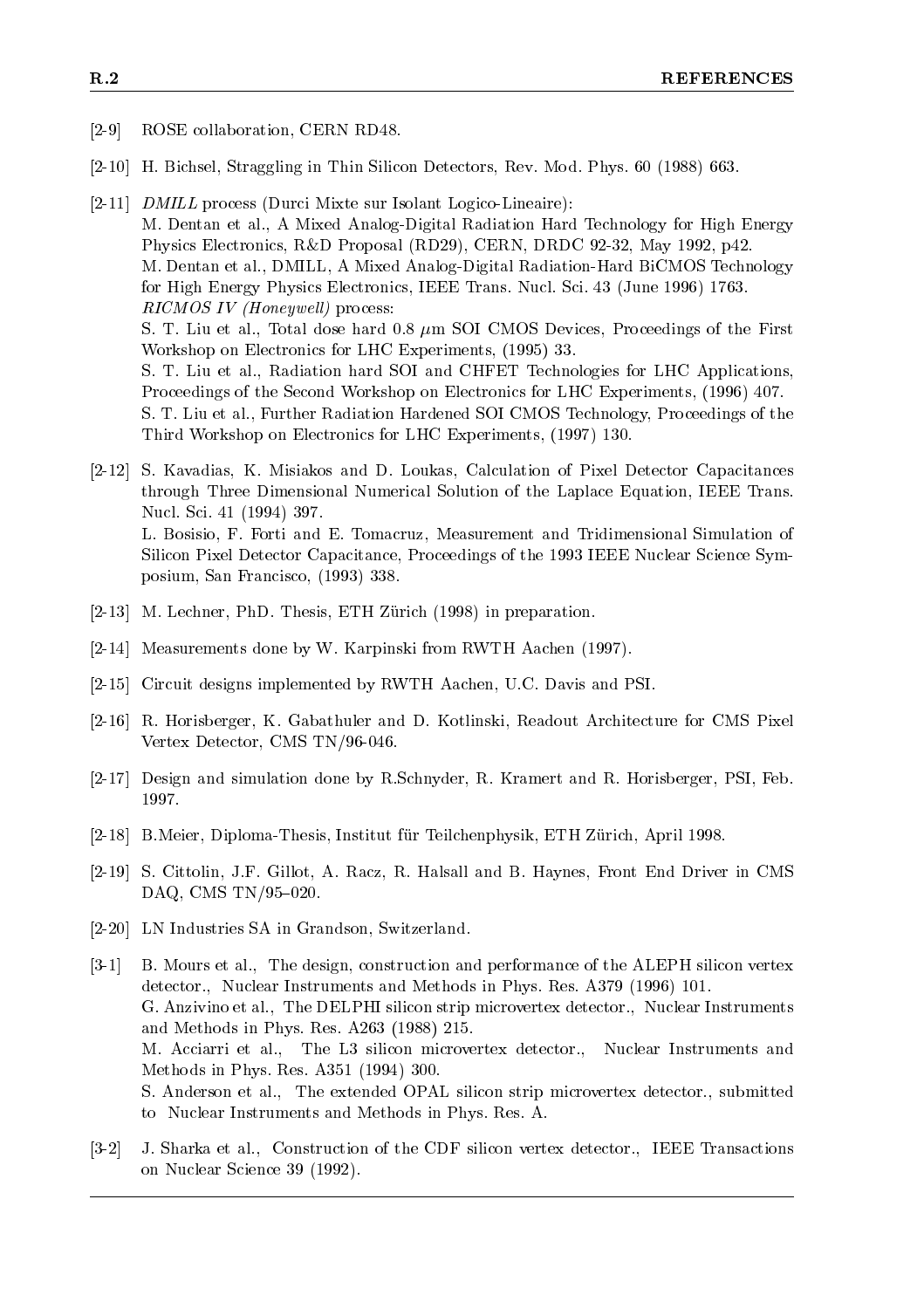- [3-3] The CMS Collaboration The Compact Muon Solenoid Technical Proposal., CERN/LHCC 94-38, LHCC/P1 (1994).
- [3-4] G. Batignani et al., Operational experience with a large detector system using silicon strip detectors with double sided readout., Nuclear Instruments and Methods in Phys. Res. A326 (1993) 183. P. Collins et al., Experience with silicon detectors at the DELPHI experiment at LEP., Nuclear Instruments and Methods in Phys. Res. A383 (1996) 1. M. Acciarri et al., 1994 running experience with the L3 Silicon Microvertex Detector., Nuclear Physics B, Proc. Suppl. 44 (1995) 296.
- [3-5] G. Tonelli et al., Double-sided radiation resistant microstrip detectors: technology and results., Nuclear Instruments and Methods in Phys. Res. A377 (1996) 422.
- [3-6] R. Dell'Orso et al., Tests of the CMS milestone silicon detectors., submitted to Il Nuovo Cimento. RD20 Collaboration RD20 Status Report 1995, CERN/LHCC/96-2 (1996).
- [3-7] S. Sotthibandhu Radiation Damage Studies of Silicon Detectors., PhD thesis, Imperial College, Rutherford Appleton Laboratory RALT-025 (1994) and references therein.
- [3-8] K. Gill et al., Radiation damage by neutrons and photons to silicon detectors., Nuclear Instruments and Methods in Phys. Res. A322 (1992) 177.
- [3-9] E. Barberis et al., Temperature effects on radiation damage to silicon detectors., Nuclear Instruments and Methods in Phys. Res. A326 (1993) 373.
- [3-10] T. Ohsugi et al., Radiation damage in silicon microstrip detectors., Nuclear Instruments and Methods in Phys. Res. A265 (1988) 105.
- [3-11] A. Chilingarov et al., Radiation studies and operational projections for silicon in the ATLAS inner detector., Nuclear Instruments and Methods in Phys. Res. A360 (1995) 432.
- [3-12] The RD2 Collaboration RD2 Status Report, CERN/DRDC 94-34 (1994).
- [3-13] The RD48 Collaboration RD48 Status Report, CERN/LHCC 97-39 (1997).
- [3-14] F. Lemeilleur et al., Study of characteristics of silicon detectors irradiated with 24 GeV/c protons between -20  $\degree$ C and +20  $\degree$ C., Nuclear Instruments and Methods in Phys. Res. A360 (1995) 438-444.
- [3-15] S. J. Bates et al., Proton irradiation of silicon detectors with different resistivities. CERN/ECP 95-18 (1995).
- [3-16] S. J. Bates et al., Proton irradiation of silicon detectors with different resistivities., IEEE Transactions on Nuclear Science 43 (1996) 199.
- [3-17] E. Fretwurst et al., Reverse annealing of the effective impurity concentration and long term operational scenario for silicon detectors in future collider experiments., Nuclear Instruments and Methods in Phys. Res. A342 (1994) 119-125.
- [3-18] H. Feick et al., Refinement of the Hamburg Group Damage Models., Presented at the 3rd ROSE Workshop on Radiation Hardening of Silicon Detectors, DESY, Hamburg, 12-14 February 1998. To be published.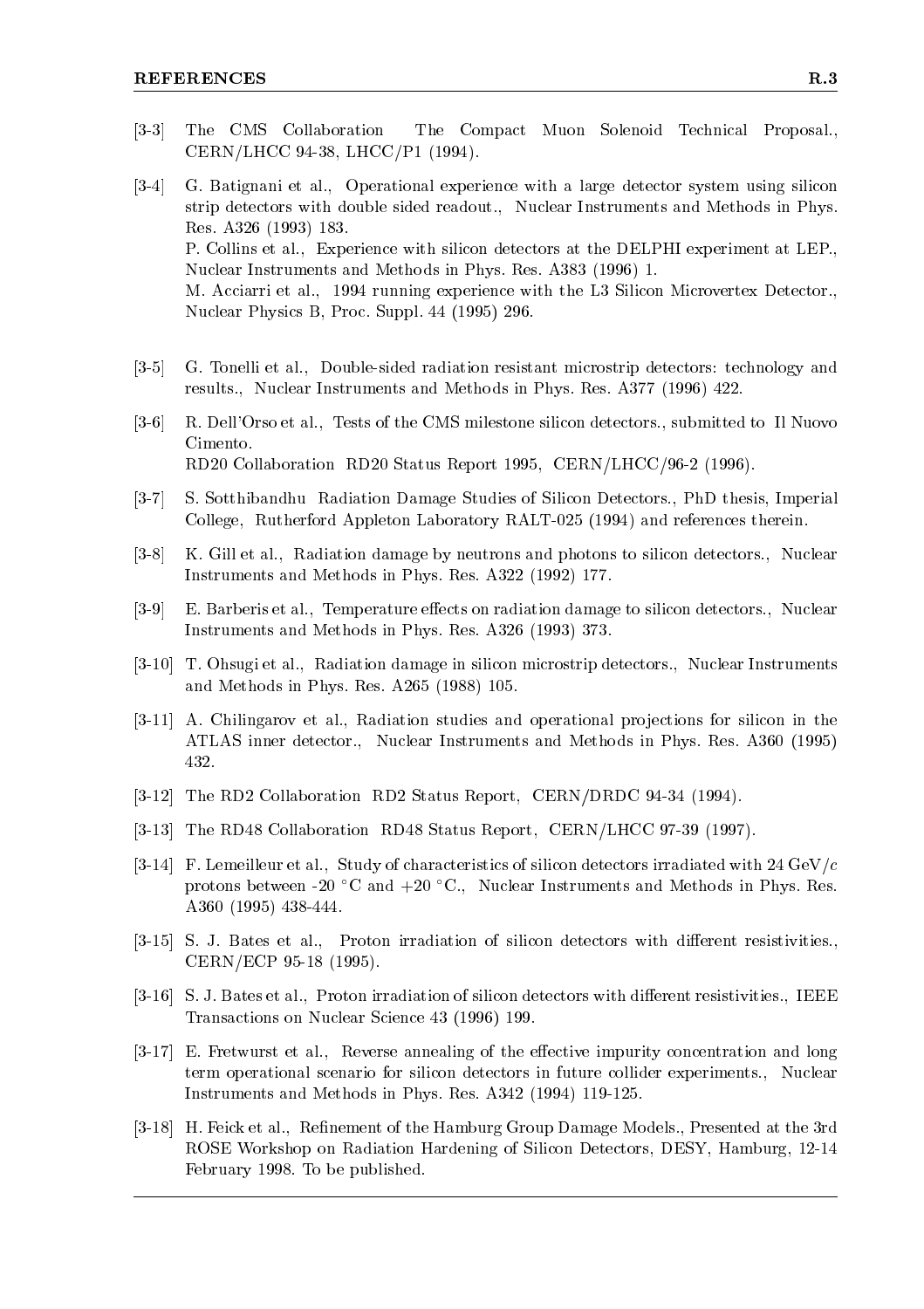- [3-19] M. Da Rold et al., Radiation effects on breakdown characteristics of multiguarded devices, IEEE Transactions on Nuclear Science 44 (1997) 721-130.
- [3-20] A. Bischoff et al., Breakdown protection and long-term stabilisation for Si-detectors, Nuclear Instrument and Methods in Phys. Res. A326 (1993) 27-34.
- [3-21] A. Messineo et al., Study of breakdown effects in silicon multi-guard structures, submitted to IEEE Transactions on Nuclear Science.
- [3-22] N. Bacchetta et al., High Voltage operation of silicon devices for LHC experiments, presented at the 7th Pisa Meeting, to be published on Nuclear Instruments and Methods in Phys. Res. A.
- [3-23] O. Adriani et al., Beam Test results for single and double-sided silicon detector prototypes of the CMS Central Detector., Nuclear Instruments and Methods in Phys. Res. A396 (1997) 76.
- [3-24] E. Babucci et al., Temperature dependence of the behaviour of a single-sided irradiated silicon detector., CMS Note 98-011 (1998).
- [3-25] C. Bozzi et al., Characterization and simulation of LHC-type silicon microstrip detectors., submitted to Il Nuovo Cimento.
- [3-26] S. Baccaro, A. Festinesi, B. Borgia Gamma and neutron irradiation facilities at ENEA - Casaccia Center (Roma), CMS TN/95 - 192 (1995).
- [3-27] G. Baccarani, P. Ciampolini and A. Pierantoni Three-dimensional simulation of semiconductor devices: state of the art and prospects., Nuclear Instruments and Methods in Phys. Res. A326 (1993).
- [3-28] D. Passeri et al., TCAD-Based Analysis of Radiation-Hardness in Silicon Detectors., IEEE Transactions on Nuclear Science 45 (1998).
- [3-29] G. Hall, talk given at the CMS MSGC Meeting, CERN, October 1996.
- [3-30] C. Bozzi, Signal-to-Noise Evaluations for the CMS Silicon Microstrip Detectors., CMS Note 97-026 (1997).
- [3-31] L. Feld et al., Thermal Properties of the Silicon Microstrip Endcap Detector., CMS Note 98-018 (1998).
- [4-1] R.Bouclier et al., IEEE Trans. Nucl. Sci., NS-41 (1994) 821
- [4-2] F.Angelini et al., NIM, A336, (1993) 106
- [4-3] S.Schmidt et al., NIM, A344, (1994) 558
- [4-4] F.Angelini et al., NIM, A360, (1995) 22
- [4-5] J.E.Bateman et al., RAL-TR-95-032 (1995)
- [4-6] F. Van Der Berg, Proc. of the Int. Workshop on MSGC, Lyon, France (1995)
- [4-7] T.Nagae et al., NIM, A323, (1992), 236
- [4-8] R.Bellazzini et al., Substrate-less, spark-free micro-strip gas counters, Proceedings of the VII Pisa Meeting on Advance Detectors `Frontier Detectors for Frontier Physics', Isola d'Elba, Italy 1997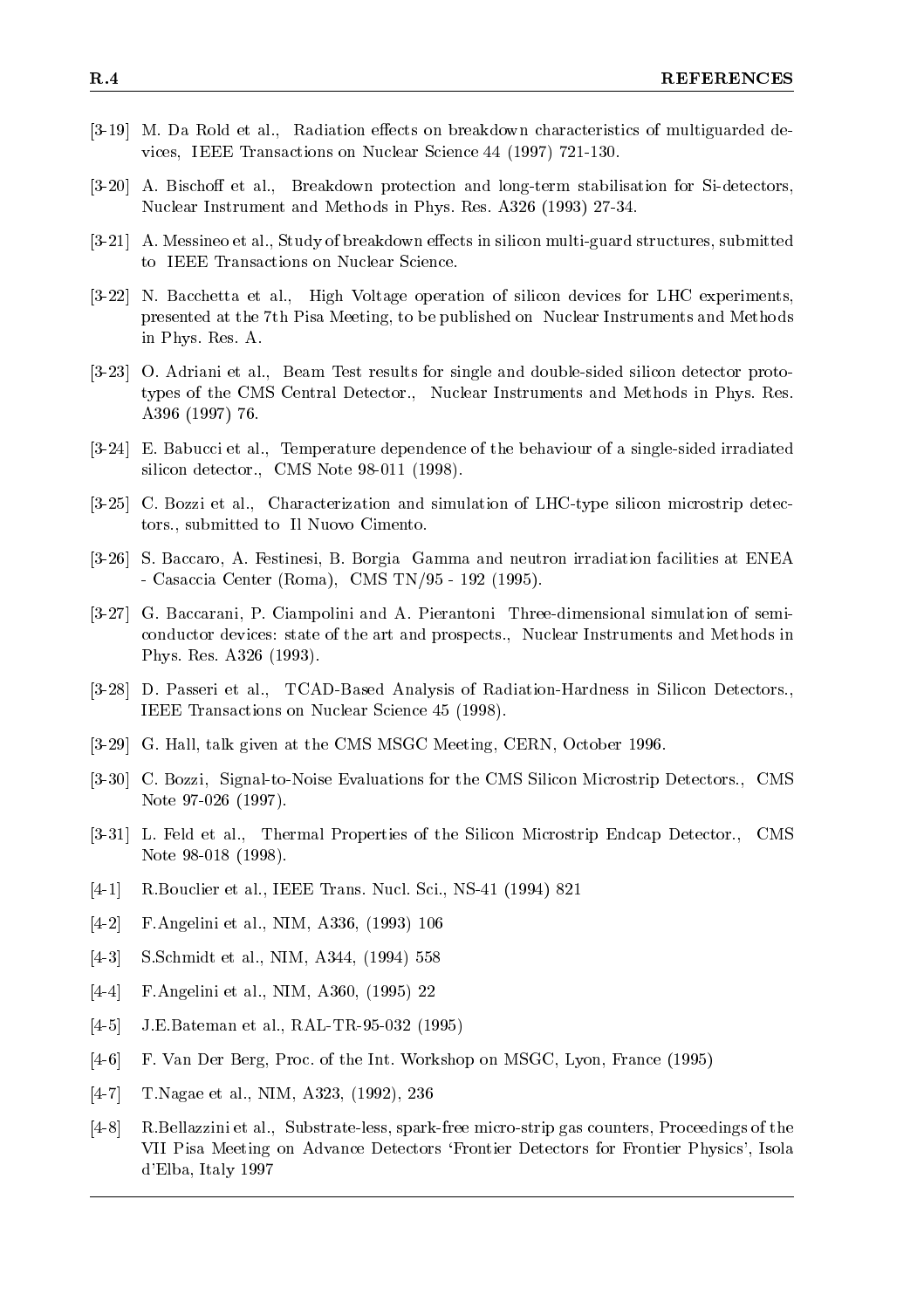- [4-9] O. Bouhali et al., Operation of Micro Strip Gas Counters with DME based gas mixtures, submitted to NIMA
- [4-10] D.Abbaneo et al. Test of a CMS MSGC Tracker Prototype in a High Intensity Hadron Beam, Proceedings of the VII Pisa Meeting on Advance Detectors `Frontier Detectors for Frontier Physics', Isola d'Elba, Italy 1997 and CMS internal note CMS 98 002
- [4-11] M. Millard, Techniques and Applications of Plasma Chemistry, eds. J.R. Hollahan and A.T. Bell (Wiley, New York) 1974
- [4-12] L.L.Jones, PreMux128 Specication, RAL note December 1994
- $[4-13]$  P.Lorrain, D.P.Corson, F.Lorrain, Electromagnetic fields and waves, W.H.Freeman & Co., Third Edition
- [4-14] R.Bellazzini and M.A.Spezziga, La Rivista del Nuovo Cimento, vol.17, n.12 (1994)
- [4-15] W.G.Gong et al., NIM, A374, 1996 144
- [4-16] F.Angelini et al, NIM, A382 (1996) 461
- [4-17] R.Bouclier et al., NIM, A336 (1994) 106
- [4-18] J.A.Kadyk, NIM, A300, 1991 436
- [4-19] V. Peskov et al., Feedback and Breakdowns in Microstrip Gas Counters , Preprint NASA/MSFC 1996, submitted to NIMA
- [4-20] M.Bozzo, A. Cattai and A. Tsirou, Tests on MSGCs with advanced passivation, B1 internal note 97.4, http://cmsdoc.cern.ch/user/c/cattai/alpha/alpha.html
- [4-21] B. Boimska et al., Investigation of discharge limits in diamond coated microstrip gas chambers, CMS note 96-016
- [4-22] The analysis results can be found in http://edms.cern.ch/cms-tk
- [4-23] K. Bernier et al., MSGC test with fast neutrons, CMS note 98-014.
- [4-24] R. Metri, Diplomarbeit 1998, University Karlsruhe.
- [4-25] R. Metri et al., CMS note 97-071.
- [4-26] V. Mack et al., Effects of slow neutrons on MSGCs, submitted to NIM.
- [4-27] E.Albert et al. Performance of a prototype of the Microstrip Gas Chambers for the CMS experiment at LHC , Proceedings of the VII Pisa Meeting on Advance Detectors `Frontier Detectors for Frontier Physics', Isola d'Elba, Italy 1997
- [4-28] F. Angelini et al., Development of a very large are Microstrip Gas Chamber for the CMS central tracking system, Nucl. Instr. and Meth. A 360 (1995) 22.
- [4-29] F. Angelini et al., NIM A343 (1994) 441
- [4-30] CMS The Compact Muon Solenoid, Technical Proposal, CERN/LHCC 94-38 (1994)
- [4-31] The Forward-Backward MSGC Milestone Status Report, CMS note (pending)
- [4-32] B1 team, Definition of B1 modules, B1 internal note 96.1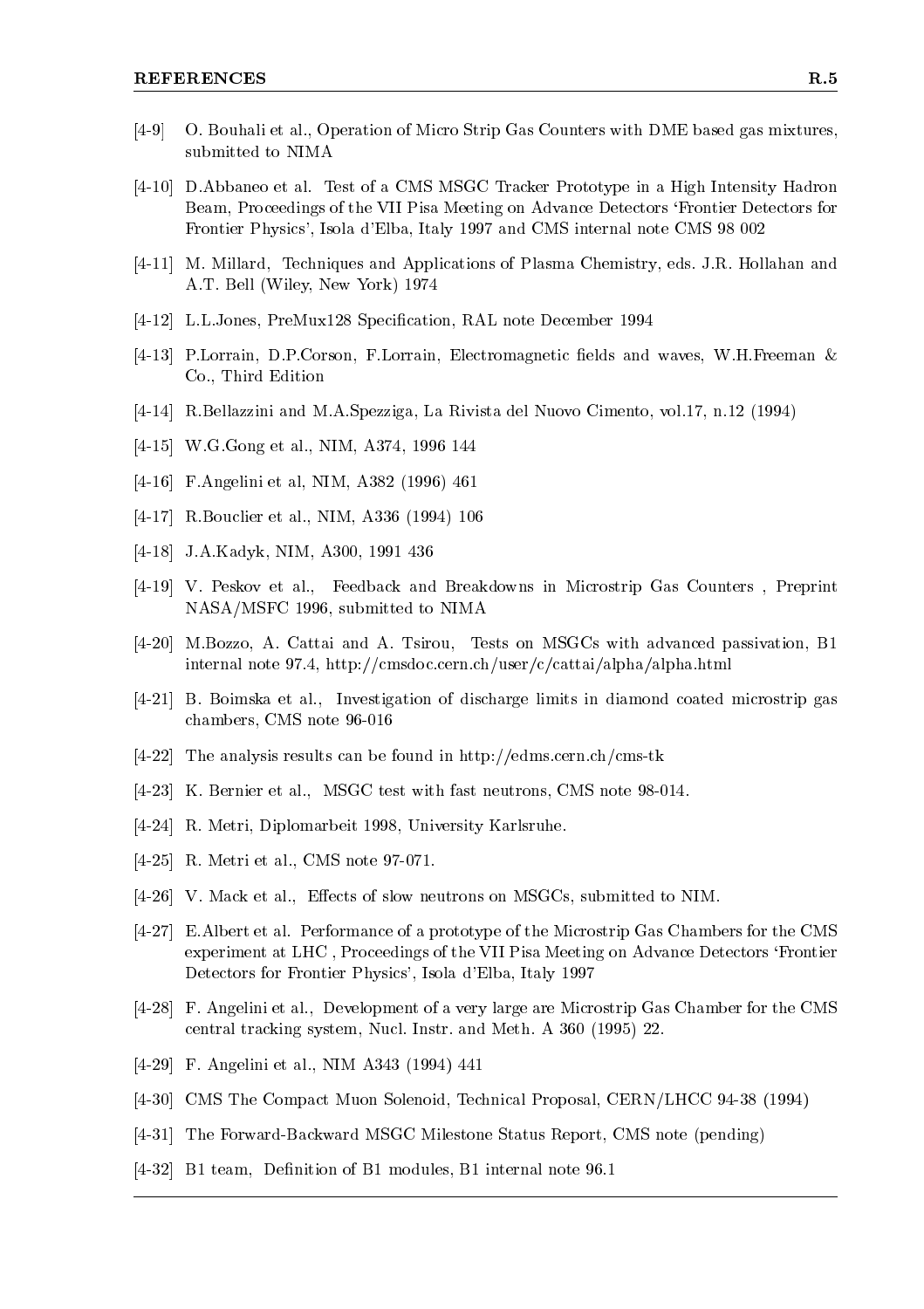- [4-33] A. Mugnai, Finite Element Analysis and experimental tests of a Barrel MSGC Detector Module, B1 internal note 96.7,CMS note 96-004
- [4-34] B1 team, Conceptual design of MSGC Rod, B1 internal note 96.20 in preparation -
- [4-35] A. Caner and A. Cattai, Detailed simulation of the MSGC barrel, B1 internal note 96.23
- [4-36] R. MacKenzie, Heat exchanger calculation for MSGCs, B1 internal note 96.8, TA1/96-12
- [4-37] A. Onnela and T. Nyman Points of support and the C-profile design of the final MSGC barrel Rods., B1 internal note june.97.7
- [4-38] N. Eiden, A study investigating a mechanical disk support, B1 internal note 97.3
- [4-39] N. Eiden, Narrow members of a quasiisotropic laminate, B1 internal note 97.5
- [4-40] N. Eiden, Sensitivity study on the height of the rings in the MSGC barrel support disks, 28 Oct 97, B1 internal note 97.15
- [4-41] N. Eiden, Preliminary Design of a Radiation Penetrating Support Structure, master thesis at the Helsinki University of Technology, 1997
- [4-42] T. Nyman, FEA for the CMS barrel two ring prototype, B1 internal note 98.3
- [4-43] E. Löytynoja and M. Kotamäki, Experimental studies on cooling of a MSGC chamber assembly, B1 internal note 96.9
- [4-44] S. Bachmann et al., Beam Test Performance of a Closed Microstrip Gas Chamber Module for the CMS Forward Tracker, CMS note 97-063
- [4-45] S. Bachmann et al., Spatial Resolution of a Wedge Shaped MSGC Module, CMS note 97-077
- [4-46] B1 team, Status report of MSGC B1 mechanics and module engineering, B1 internal note 97.10
- [4-47] F.S. Guarino, C. Hauviller and J. Kenny, Development and Characterisation of Radiation Resistant Structural Adhesives Cured at Room Temperature, technical note CERN-PPE-TA1/97-12
- [4-48] J.C.Gayde, C. Lasseur, CMS Central tracker Prototype B1 test cible. Mesure par photogrammtrie numerique, Internal note EST/SU/EXP - B1 internal note 97.11-draft-
- [4-49] P.K. Mallick, Fiber-reinforced composites Materials, manufacturing and design 2nd ed., Marcel Dekker, Inc., New York 1993
- [4-50] O. Bouhali et al., A possible approach for the construction of the CMS Forward-Backward MSGC Tracker, CMS-Note/1997-081 (1997)
- [4-51] S. Bachmann et al., The Closed MSGC design : Detectors and mechanical structures, MF1 report (1997)
- [4-52] O. Pooth, Report on the CMS Forward-Backward MSGC milestone (presented at the Vienna Wire Chamber Conference 1998), CMS-CR/1998-006
- [4-53] B1 team, Status report of MSGC B1 prototype, B1 internal note 97.14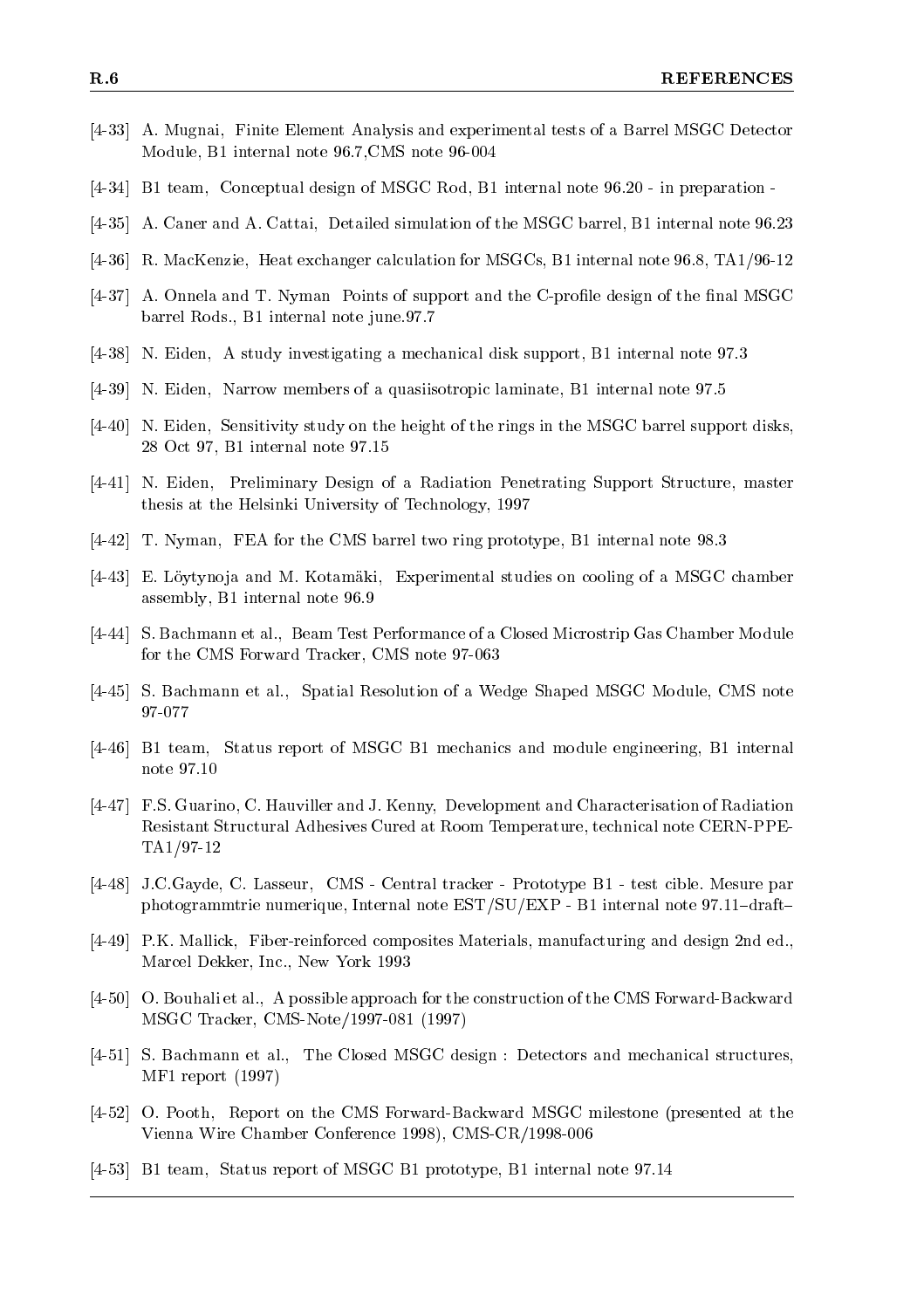- [4-54] AMS Technical Proposal; S.C.C. Ting in: Spacestation Utilisation Symposium, ESA
- [4-55] V. Chorowicz et al., NIM A401 (1997) 238
- [4-56] F.Angelini et al., NIM, A, A335 (1993) 69
- [5-1] CMS Technical Proposal CERN/LHCC 94-38 (1994); RD20 status report. CERN DRDC/94-39 (1994)
- [5-2] S. Gadomski et al., The deconvolution method of fast pulse shaping at hadron colliders, Nucl. Instr. Methods A320 (1992) 217
- [5-3] N. Bingefors et al. A novel technique for fast pulse shaping using a slow amplifier at LHC, Nucl. Instr. Methods A326 (1993) 112
- [5-4] M. French, APV6-RH Requirements. Rev 3.0, Rutherford Appleton Laboratory Project Specification, February 1995; M. French, APV6 User Manual, Rutherford Appleton Laboratory internal document, April 1997; M. French et al., APV6RH: a 128 channel radiation hard pipeline chip for the silicon tracker in CMS, Procs 2nd Workshop on Electronics for LHC Experiments. CERN/LHCC/96-39 (1996) 463.
- [5-5] Harris Semiconductor Inc., Melbourne, Florida USA 32902-0883.
- [5-6] S. Gardien et al., APVD: a CMOS mixed analogue-digital circuit for the Silicon Tracker in CMS Procs 3rd Workshop on Electronics for LHC Experiments. CERN/LHCC/97-60 (1997) 163.
- [5-7] TEMIC Semiconductors, Matra MHS, CP3008, F-44087 Nantes Cedex France.
- [5-8] M. Dentan, Results of industrial transfer of DMILL, Procs 3rd Workshop on Electronics for LHC Experiments. CERN/LHCC/97-60 (1997) 134.
- [5-9] I2C Bus Specication, Application Note, Philips-Signetics, January 1992
- [5-10] M. Millmore, APV6 pipeline emulation, CMS note 1997/045
- [5-11] M.Raymond et al., Measurements of transistors and silicon microstrip detector readout circuits in the Harris AVLSIRA rad-hard CMOS process , Nucl. Instr. Methods A351(1994) 449; M. Raymond et al., Radiation hard electronics for LHC , Nucl. Instr. Methods A360(1995) 162; M. Millmore et al., Measurements of radiation hardened transistors from Harris and DMILL technologies, Procs 2nd Workshop on Electronics for LHC Experiments. CERN/LHCC/96-39 (1996) 415; M. Millmore et al., Radiation hardened transistor characteristics for applications at LHC and beyond, Nucl. Instr. Methods A399 (1997) 129.
- [5-12] J. Matheson et al., Radiation damage studies of the APV6 chip , Procs. 3rd Workshop on Electronics for LHC Experiments. CERN/LHCC/97-60 (1997) 168.
- [5-13] M. Dentan et al., DMILL A Mixed Analog-Digital Radiation Hard technology for High Energy Physics Electronics, RD29 Status report. CERN/LERB/97-15 (1997).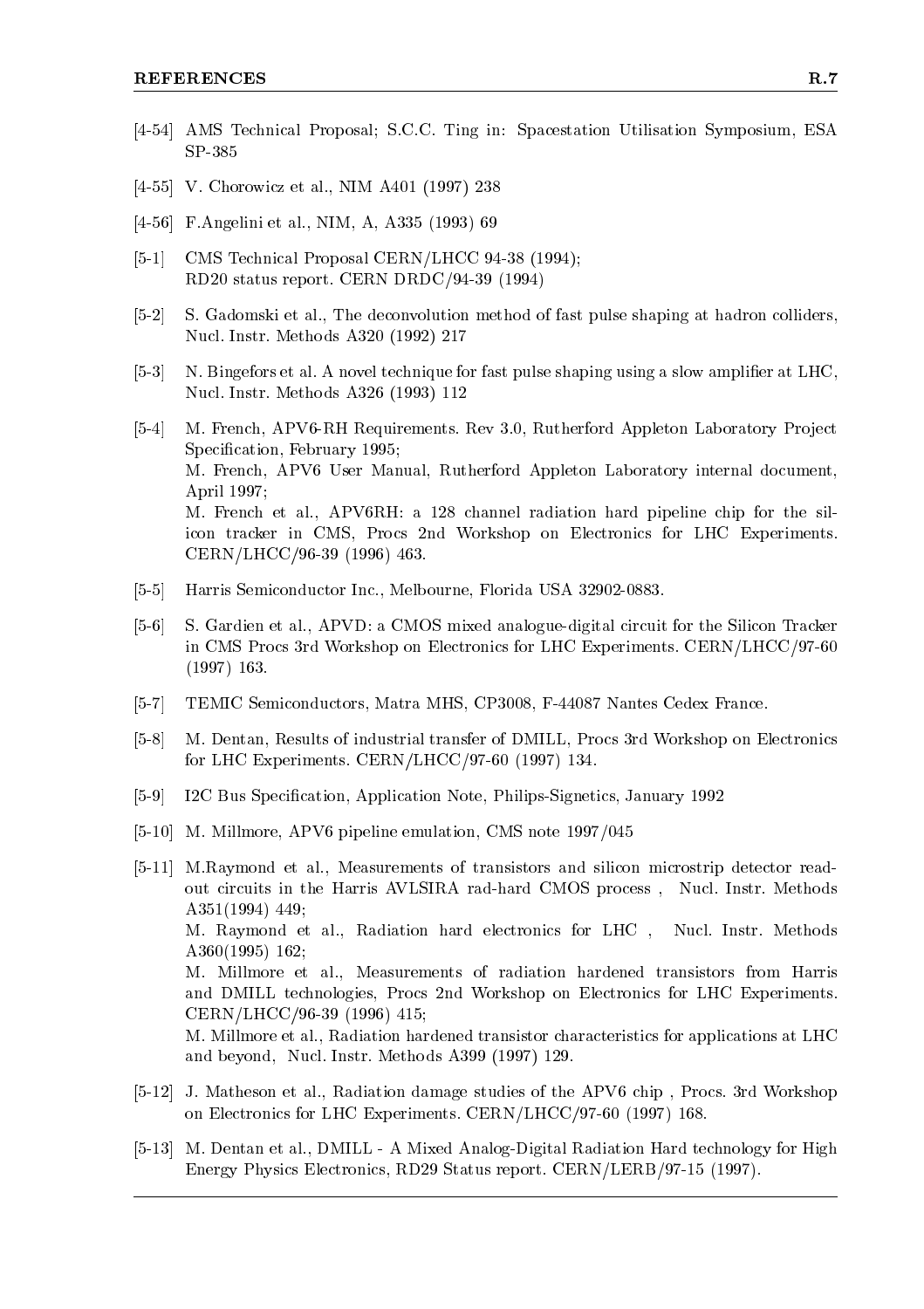- [5-14] M. Millmore et al., Measurements of radiation hardened transistors from Harris and DMILL technologies, Procs 2nd Workshop on Electronics for LHC Experiments. CERN/LHCC/96-39 (1996) 415.
- [5-15] L. Jones, PreMUX128 Specification Vsn 2.3 Rutherford Appleton Laboratory internal document (1995).
- [5-16] R. Sachdeva, Signal Processing Algorithms and Radiation Hard Electronics for the CMS Tracking Detector, Ph. D thesis, Imperial College (1995); F. Angelini et al., Study of the bunch crossing identification at LHC using Microstrip Gas Chambers, Nucl. Instr. Methods A368 (1996) 345-352; J.F. Clergeau et al., Proposal for the Read-out Electronics of Gas Micro-Strip Detectors in the CMS Tracker, CMS Note/1997-013 (1997); F.G. Sciacca, Impact of Fast Shaping at the Front-end on Signals from Micro Strip Gas Chambers, CMS Note/1997-105(1997).
- [5-17] F.G. Sciacca, Definition of the Front-end Signal Processing Algorithm for MSGCs in CMS, CMS IN/1997 - 021 (1997).
- [5-18] A. Gandi, CERN. Private communication.
- [5-19] G. Hall et al., Fibre optic link technology for the CMS tracker, Technical note CMS Note 1996/012, Dec. 1996.
- [5-20] F. Vasey et al., Laser based optical links for the CMS tracker: options and choices, Technical note CMS Note 1997/053, Jul. 1997.
- [5-21] F. Vasey, CMS tracker optical readout link specication, preliminary version 1.1, 1997.
- [5-22] K. Kloukinas et al., A system for timing distribution and control of front-end electronics for the CMS tracker, Procs. 3rd Workshop on Electronics for LHC experiments, CERN/LHCC/97-60 (1997) 208-12.
- [5-23] A. Marchioro at al., An integrated Laser Driver Array for Analogue Data Transmission in the LHC Experiments, Procs. 3rd Workshop on Electronics for LHC experiments, CERN/LHCC/97-60 (1997) 282-286.
- [5-24] S. Nagasawa et al., A high-performance single-mode multifibre connector using oblique and direct endface contact between multiple bres arranged in a plastic ferrule, IEEE Photonics Technology Letters, Vol. 3, No. 10, pp. 937-9, 1991.
- [5-25] V. Arbet-Engels at al.,Characterization of optical links for the CMS experiment, Procs. 3rd Workshop on Electronics for LHC experiments, CERN/LHCC/97-60 (1997) 287-92.
- [5-26] K. Gill et al., Neutron damage studies of semiconductor lasers for the CMS tracker optical data links, Procs. 2nd Workshop on Electronics for LHC experiments, Balatonfuered, September 23-27, 1996, pp 387-91.
- [5-27] J. Troska et al., Neutron, proton and gamma radiation effects in candidate InGaAs pin photodiodes for the CMS tracker optical links, Technical note CMS Note 1997/102.
- [5-28] K. Gill et al., Gamma and neutron radiation damage studies of optical bres, Journal of Non-Crystalline Solids 216, 1997, pp 129-34.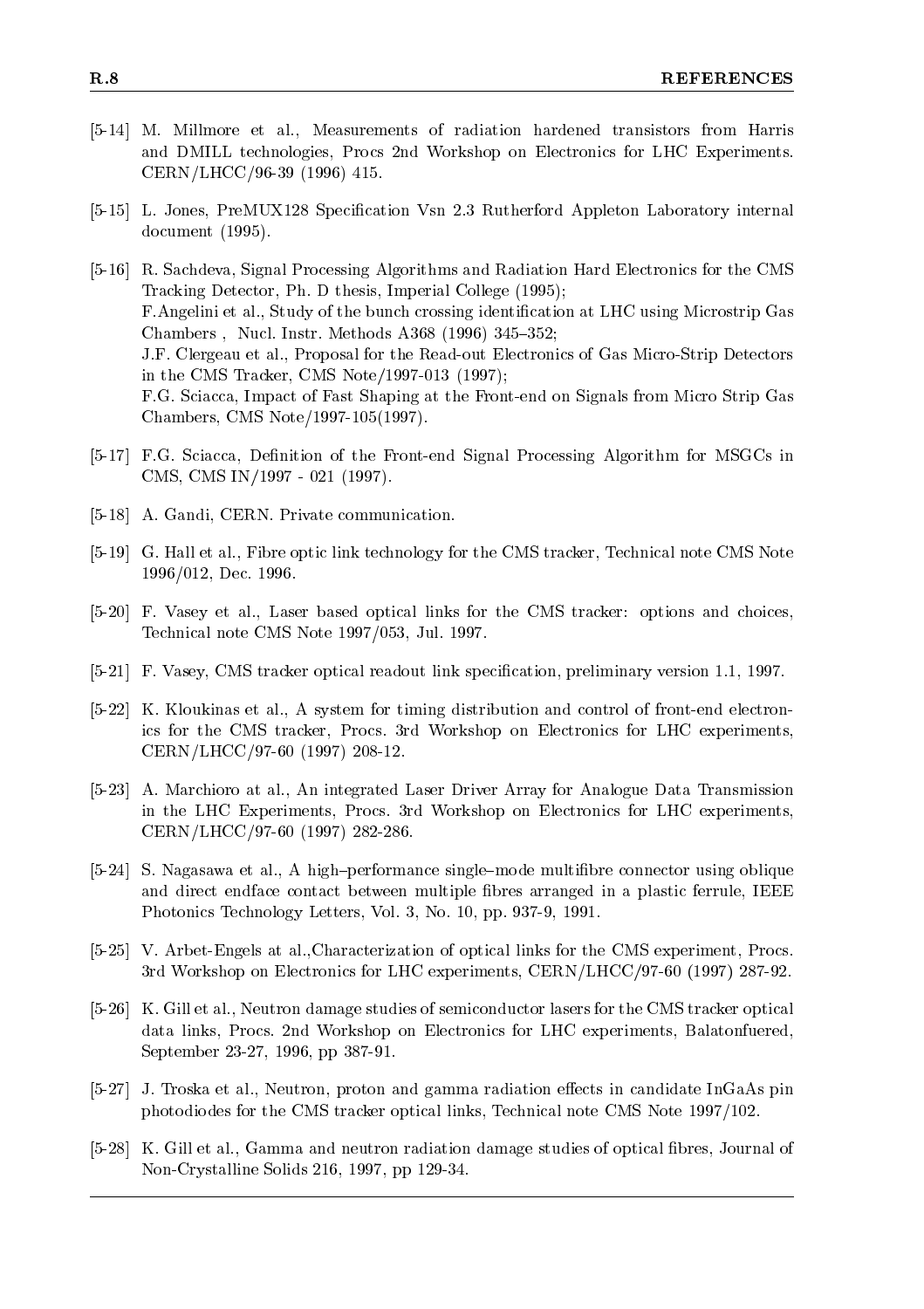- [5-29] K. Gill et al., Radiation damage studies of Optoelectronic components for the CMS tracker optical links, Procs. 4th European Conference on radiations and their effects on devices and systems, RADECS, Cannes, 1997.
- [5-30] J. Batten et al., Resistance of MT multi-way single mode connectors to gamma and neutron irradiation, Procs. 4th European Conference on radiations and their effects on devices and systems, RADECS, Cannes, 1997.
- [5-31] CMS FED Prototype User manual, V2.0, System Design Group, Rutherford Appleton Laboratory (1996),  $\langle \frac{f_{\text{th}}}{f_{\text{th}}} \rangle / f_{\text{th}}$ .te.rl.ac.uk/cms/fed/FED\_UM\_18\_12\_96.pdf  $>$ ,  $\langle \frac{f_{\text{th}}}{f_{\text{th}}} \rangle / f_{\text{th}}$ .te.rl.ac.uk/cms/fed/FED\_UM\_18\_12\_96.pdf.hqx  $>$ .
- [5-32] R. Halsall, W. Haynes, The Front End Driver of the CMS Tracker , Procs. 1st Workshop on Electronics for LHC Experiments, CERN/LHCC/95-96 (1995) 119; M. de Fez-Laso et al., Status report on the Front End Driver for the CMS tracker, Procs. 2nd Workshop on Electronics for LHC Experiments, CERN/LHCC/96-39 (1996) 499; R. Halsall et al., Front End Readout Developments in the CMS Data Acquisition System , Procs. 3rd Workshop on Electronics for LHC Experiments, CERN/LHCC/97-60 (1997) 427.
- [5-33] Signal Processing Technologies SPT7861 data sheet, http://www.spt.com/.
- [5-34] See Chapter 7.
- [5-35] S. Cittolin et al., Dual Port Memories in LHC Experiments , CMS Technical Note CMS-TN 95/004 (1995).
- [5-36] A. Racz, CMS Front End Model and VME64 Sequencer, Procs. 3rd Workshop on Electronics for LHC Experiments, CERN/LHCC/97-60 (1997) 441, http://cmsdoc.cern.ch/~cittolin/tridas.html.
- [5-37] PCI Local Bus Specification, Revision 2.1, PCI Special Interest Group Draft Standard for Common Mezzanine Card Family CMC, IEEE P1386, Draft Standard for Physical/Environmental Layers for PCI Mezzanine Cards, IEEE P1386.1.
- [5-38] B. G. Taylor, Timing Trigger and Control distribution for LHC detectors, Procs 1st Workshop on Electronics for LHC Experiments, CERN/LHCC/95-56 (1995) 180, http://www.cern.ch/TTC/intro.html; P. Moreira et al., TTCrx User's Reference Manual, http://pcvlsi5.cern.ch/MicDig/ttc/MANUAL22.PDF
- [5-39] M. Bedjidian, Talk given at CMS Electronics Meeting, Jan 1997.
- [5-40] CMS FED PMC specification Rev 1.2, System Design Group, Rutherford Appleton Laboratory  $(1997)$ ,  $\langle$ ftp://ftp.te.rl.ac.uk/cms/pmc/adc\_spec\_v1.2.ps>.
- [5-41] A. Marchioro, A System for Timing Distribution and Control of Front End Electronics for the CMS Tracker, Procs 3rd Workshop on Electronics for LHC Experiments. CERN/LHCC/97-60 (1997) 208.
- [5-42] CMS Electromagnetic Calorimeter Technical Design Report CERN/LHCC/97-33 (1997).
- [5-43] P. Moreira, CMS Tracker LVDS specification (1998), http://trackercontrol.cern.ch/CMSTControl/manuals.htm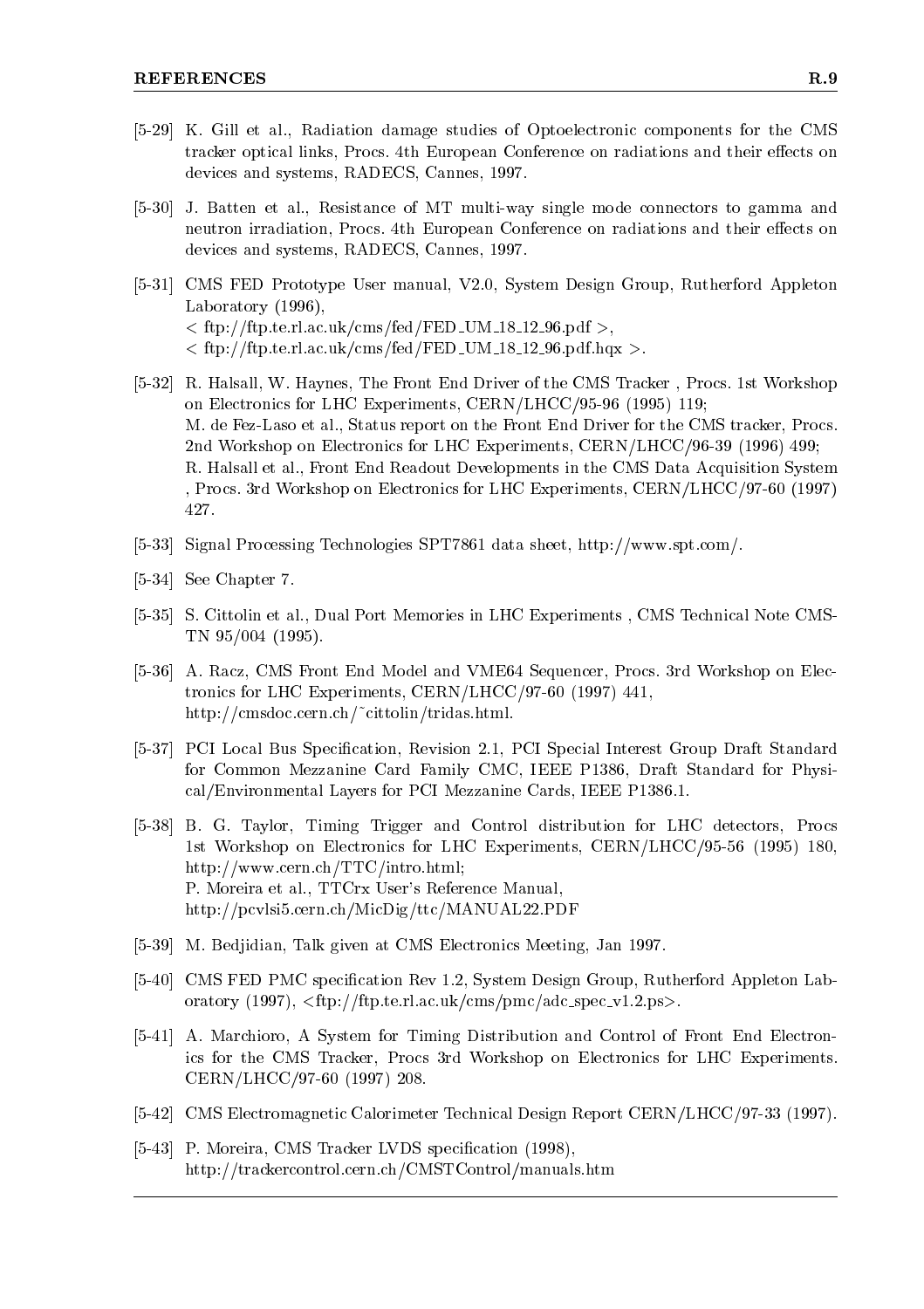- [5-44] IBM Corporation Token Ring Network-Introduction and Planning Guide, Reference manual GA27-3677-05, December 1992.
- [5-45] RD49 status report, CERN/LHCC/97-63 (1997).
- [5-46] G. Stefanini, HV switches for MSGCs, CMS Technical Note, in preparation.
- [5-47] LabView: Graphical Programming for Instrumentation. National Instruments (1995).
- [5-48] J. Varela et al., Trigger Synchronisation circuits in CMS, CMS CR/1997-017 (1997).
- [5-49] C. Bozzi, Signal-to-Noise Evaluations for the CMS Silicon Microstrip Detectors, CMS Note/1997 - 026 (1997).
- [6-1] C. Hauviller, Advanced Materials for High precision Detectors, Proceedings of the International Workshop on Advanced Materials for High Precision Detectors, Ed. B Nisquevert, C. Hauviller,CERN, Geneva,3-7, 1994
- [6-2] H. Schonbacher, M.Tavlet, Radiation Effects on Structural Materials for High Energy Particle Accelerators, in [6-1]
- [6-3] N.Levoy, K.Raftery, R.White, High Specific Stiffness Beryllium and Beryllium Alloys, in [6-1]
- [6-4] P.K.Mallick, Fibre-Reinforced Composits: Materials, Manufacturing and Design, Marcel Dekker Inc, second edition 1993
- [6-5] Bhagwan D. Argarwal, Lawrence J. Broutman, Analyses and Performance of Fibre Composits, John Wiley & Sons Inc., second edition, 1990
- [6-6] D.Eaton, A.Pradier, The Use of High Stiffness Material and Dimensionally Stable Materials in Spacecraft Applications, in [6-1]
- [6-7] H. Breuker et al., Trade-off between different CMS Tracker SUpport and Installation Schemes, CMS IN 1998/001, January 5th, 1998
- [6-8] A. Frediani et al., A Conceptual Design of the CMS Tracker, CMS IN 1998/002, January 5th, 1998
- [6-9] R.Bouclier et al., Results on Wire Chamber Ageing, Nucl. Instr. and Meth., A346 (1994) 114-119,

J.Wise. Chemistry of Radiation Damage to Wire Chambers, PhD Thesis, Lawrence Berkley Laboratory, USA, LBL-32500 (1992)

[6-10] S. Ilie, MSGC's polymeric materials: tests in liquid DME, CERN-CMS TK-B1, Status Report, Jan. 1997 M. Capens, Study of the Ageing of Gaseous Detectors and Solutions for the use of

MSGCs in High Rate Experiments, PhD Thesis, University of Santiago de Compostela, Spain

- [6-11] CERN Flamable Gas Safety Manual 1996, Ed. Technical Inspection and Safety Commision (1996)
- [6-12] M.Bosteels, S.Ilie, Neon recovery from Microstrip Gas Chambers (MSGC) Neon-DME gaseous mixture with a view to its re-use. CMS IN 1996/010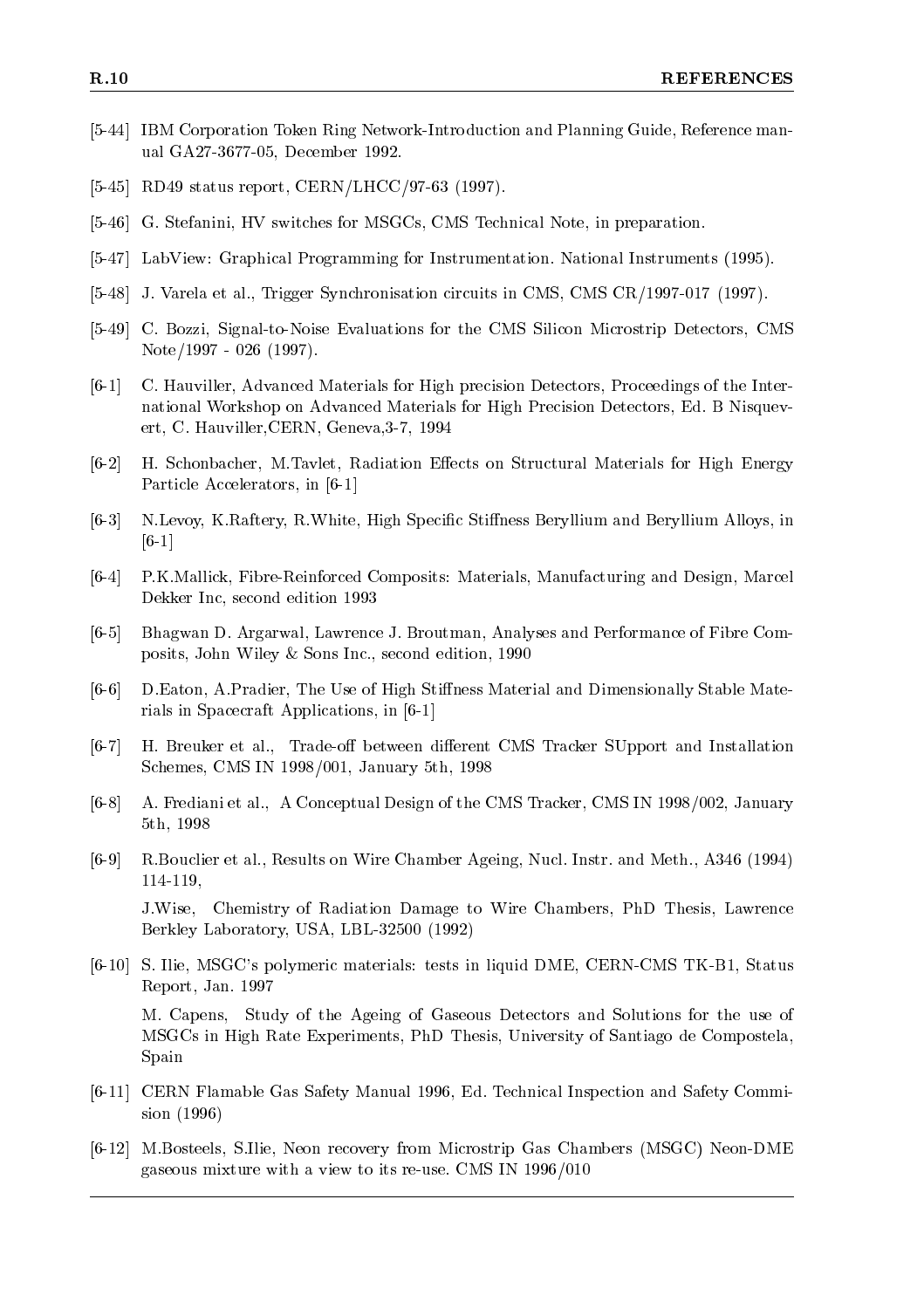- [6-13] A.Carraro, Studio dei problemi termici relativi alla realizzazione del rivelatori CMS al CERN, Diploma Thesis, Universita Degli Studi di Genova, 1995-1996
- [6-14] G.S.Hickey, Thermal insulation for Mars surface exploration, SAE  $27^{th}$  Int. Conf. on Environmental Systems, Lake Tahoe, Ca, July 1997
- [6-15] C.Lasseur, C.Humbertclaude, J-C.Gayde, CERN/EST/SU Report.
- [6-16] C.Lasseur, CERN/EST/SU, private communication
- [6-17] See for example Bertsen, B., Price, M.J, Accurate remote distance measurement using a CCD camera, Nucl. Inst. and Meth., A364, pp. 103-107, (1995), [6-18], [6-20] and references therein.
- [6-18] B.Berntsen, Investigation of a principle for the alignment system of the inner tracker of CMS, Diploma Thesis, University of Trondheim, Norway, May 1994
- [6-19] CIDTEC MegaRAD1 devices, product catalog 1997
- [6-20] F.Klumb, Nouvelles techniques de videometry: Application au controle micrometrique tridimensionnel de objects volumineux, PhD Thesis, University Louis Pasteur, Strasbourg, 1997
- [6-21] CMS Muon TDR, CERN-LHCC/97-12
- [6-22] S.Mota da Silva, R.Ribeiro, Eng. Studies on the Tracker alignment wheel, CMS-IN, in preparation
- [6-23] M. Libkind, Summary of Work on CMS Central Tracker Global Support Structures, LLNL-CMS-96-007, CMS Document 1996-202
- [6-24] S.Mota da Silva, Tracker alignment progress reports on Optimization of the alignment wheel, Report 1 to 13, CERN 1997/98
- [6-25] M.J.Price, Technical Note, CERN-TA1/95-14
- [6-26] SIT Inc. SITe Fibre Optic CCD Imagers, product catalog 1997
- [6-27] Atlas Inner Tracker TDR, CERN-LHCC/97-16
- [6-28] W.Blum et al., Nucl. Instr. and Meth., A367 (1995) 413, W.Blum et al., Nucl. Instr. and Meth.,A377 (1996) 404, Max Plank Institute for Physics report MPI-PhE/95-13
- [6-29] Coosemans,W., Mainaud,H., CLIC Note 316, CERN, 1996
- [6-30] Fogale Nanotech, product catalog, 1997
- [6-31] Ruotsalainen,S. Development of straightness measurement system based on streched wire and capacitive pick-up Master's Thesis, Helsinki University of Technology, Espoo, Finland. 1997
- [6-32] P.A.Aarnio and M.Huhtinen, CERN-CMS IN/97-025 (1997)
- [6-33] R.Veness, presentation at the LHC Experimental Beampipes Meeting, CERN, 25 Sept., (1997)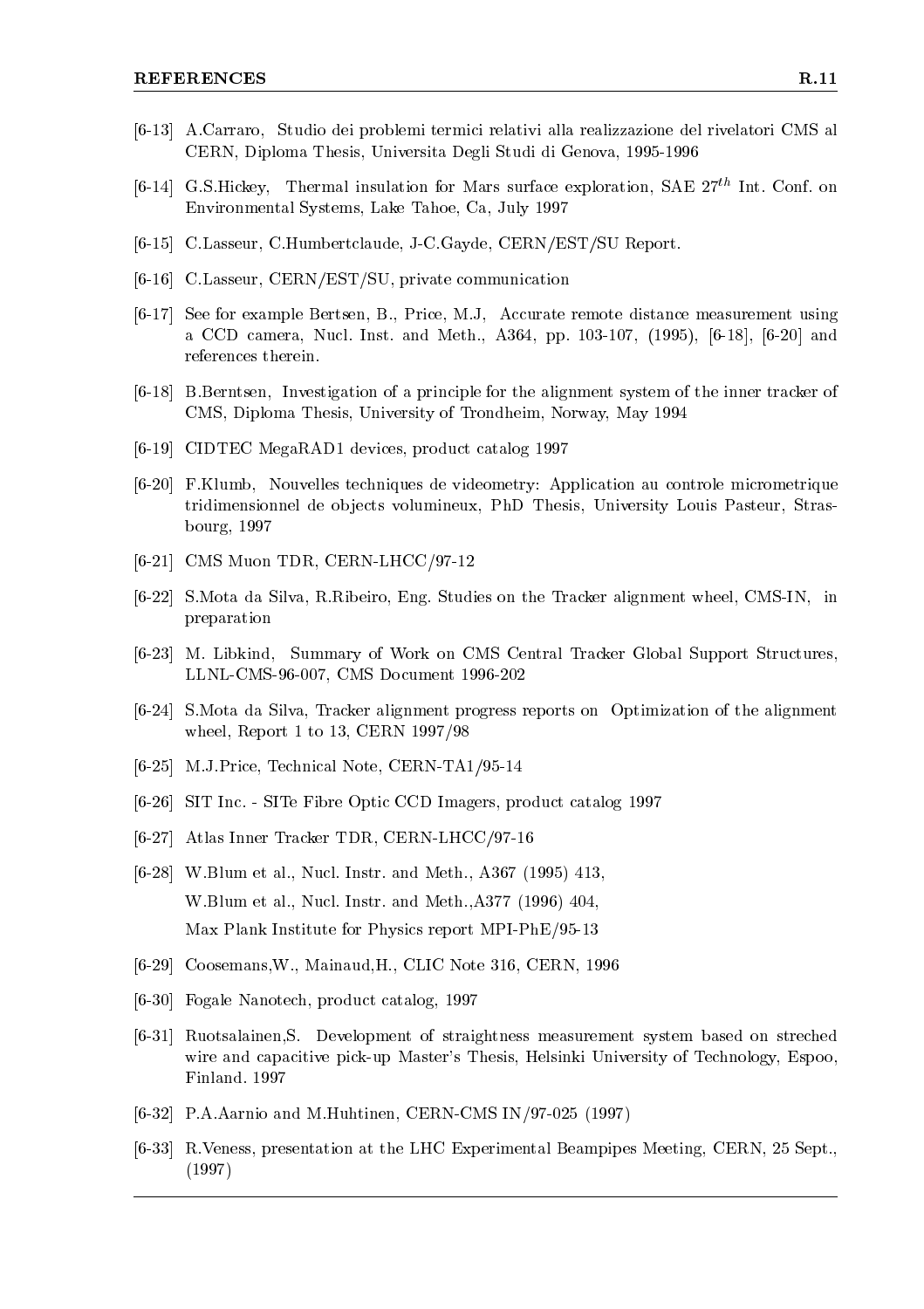- [6-34] M.Huhtinen and P.A.Aarnio,HU-SEFT R 1994-07 (1994)
- [6-35] J. Ranft and K. Goebel, Estimation of induced radioactivity around high energy accelerators from hadronic cascade star densities obtained from Monte Carlo calculations, CERN HP-70-92 (1970).
- [6-36] A. Sullivan and T. Overton, Health Physics 11 (1965) 1101.
- [6-37] CMS Collaboration, The ECAL Project Technical Design Report, CERN/LHCC 97-33 (1997).
- [6-38] A. S. Iljinov et al., Production of Radionuclides at Intermediate Energies, Landolt-Bornstein, New Series Vols 13a-e, ed. H. Schopper, Springer (1991-1993).
- [6-39] A. B. Chilton, J. K. Shultis and R. E. Faw, Principles of Radiation Protection, Prentice-Hall, 1984.
- [6-40] P. A. Aarnio et al., FLUKA86 user's guide, CERN TIS-RP/168 (1986) P. A. Aarnio et al., Enhancements to the FLUKA86 program (FLUKA87) CERN TIS-RP/190 (1987) A. Fasso et al, FLUKA: present status and future developments, Proc IV Int. Conf. on Calorimetry in High Energy Physics, La Biodola, Sept 20-25, 1993, Ed. A. Menzione and A. Scribano, World Scientific, p. 493 (1993). A. Fasso et al., FLUKA: performances and applications in the intermediate energy range, Specialists' Meeting on Shielding Aspects of Accelerators, Targets and Irradiation Facilities, Arlington, Texas, April 28-29, 1994
- [7-1] CMSIM User's Manual and Reference Guide.
- [7-2] GEANT3 Detector Description and Simulation Tool, CERN Program Library entry W5013, CERN Geneva, Ed. March 1995. R. Brun et al., GEANT3, CERN  $DD//EE/84-1$ , revised 1987.
- [7-3] T. Sjostrand, Computer Physics Commun. 82 (1994) 74.
- [7-4] F.E. Page and S.D. Protopopescu, Isajet A Monte Carlo event generator for pp and  $\bar{p}p$ reaction.
- [7-5] G. Marchesini et al., Computer Physics Communications 67 (1992) 465.
- [7-6] Lynn Garren, Monte Carlo Standardization at FNAL, StdHep 3.01, PM0091.
- [7-7] HBOOK Statistical Analysis and Histogramming, CERN program library, Y250.
- [7-8] T. Pitkänen and V. Karimäki, Hadron  $p_T$  generation for single particle simulation, CMS  $TN/96-131$ .
- [7-9] R. Loveless and F. Feyzi, Magnetic and structural analysis of the CMS endcaps, CMS TN 94-277, 1994.
- [7-10] H.Bichsel, Rev. of Mod. Phys., 60(1988)663.
- [7-11] R.Kaufmann, Ph.D. thesis, Zuerich University (1997).
- [7-12] V. Karimaki, Hit covariance formalism for stereo detectors, Nucl. Instr. and Meth. A374 (1996) 367 and CMS TN/95-170.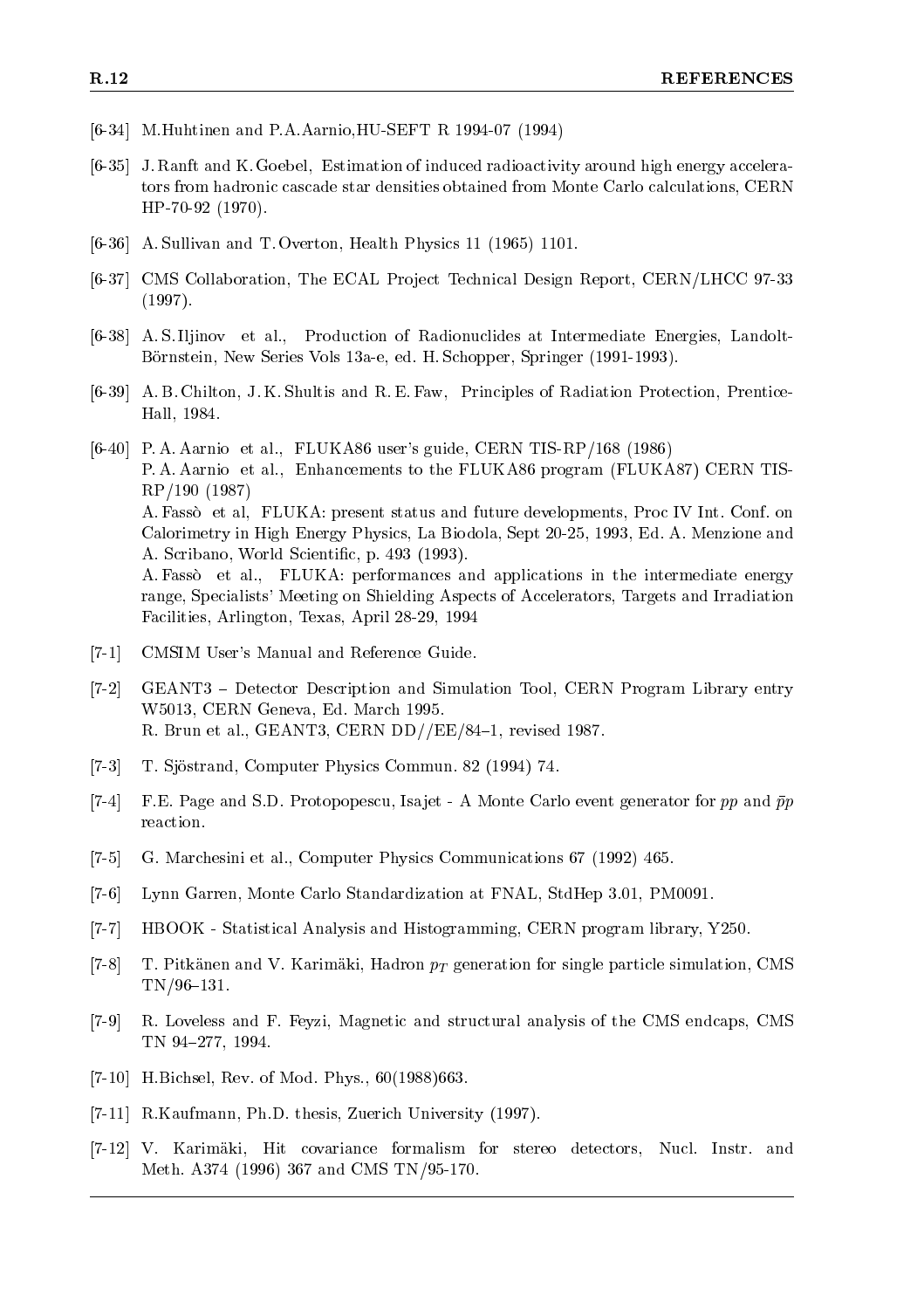- [7-13] F. Sauli, Principle of operation of multiwire proportional chambers, CERN 77-09, 1977.
- [7-14] V. Palladino and B. Sadoulet, Application of classical theory of electrons in gases to drift proportional chambers, Nucl. Instr. and Meth. 128 (1975) 323.
- [7-15] G.D. Alkhazov, Statistics of electron avalanches and ultimate resolution of proportional counters, Nucl. Instr. and Meth. 89 (1970) 155.
- [7-16] G.D. Alkhazov, Mean value and variance of gas amplification in proportional counters, Nucl. Instr. and Meth. 75 (1969) 161.
- [7-17] F. Lapique and F. Piuz, Simulation of the measurements by primary cluster counting of the energy lost by a relativistic ionising particle in Argon, Nucl. Instr. and Meth. 175 (1989) 297.
- [7-18] F. Fulda-Quenzer et al., Measurement of longitudinal and transverse diffusion of single electrons drifting in gases, Nucl. Instr. and Meth. A235 (1985) 517.
- [7-19] M. Geijsbert et al., Test of the performance of different gas mixtures in MSGC, Nucl. Instr. and Meth. A313 (1992) 377.
- [7-20] J. Schmitz, Results on Monte Carlo simulation of MSGC, Nucl. Instr. and Meth. A323 (1992) 638.
- [7-21] H. Fischle et al., Experimental determination of ionisation cluster size distribution in counting gases, Nucl. Instr. and Meth. A301 (1991) 202.
- [8-1] R. Fruhwirth, NIM A262 (1987) 444
- [8-2] N. Stepanov and A. Khanov, Local Track Finder, CMS NOTE/1995-200.
- [8-3] V. Karimäki, Effective vertex fitting, CMS NOTE/1997-051.
- [8-4] N. Stepanov and A. Khanov, NIM A389 (1997) 177
- [8-5] M. Ohlsson et al., Comput. Phys. Commun. 71 (1992) 77
- [8-6] Dempster A.P., Laird N.M. and Rubin D.B, J. Royal Stat. Soc. B39 (1977) 1
- [8-7] S. Kirkpatrick, C.D. Gelatt and M.P. Vecchi, Science 220 (1983) 671.
- [8-8] A. Bondar et. al, Influence of misalignment on CMS Tracker performance, CMS IN/1997– 016.
- [8-9] V. Karimaki, Explicit covariance matrix for particle measurement precision, CMS  $NOTE/1997-064$ , to be published in NIM A.
- [9-1] M. Konecki and A. Starodoumov,  $b\overline{b}$  Events Simulation Package, Users Manual, available at http://cmsdoc.cern.ch/user/b/bphys/BPHYS/TNCMS/manual.ps
- [9-2] G. Wrochna, Muon trigger for heavy ion physics, CMS note 1997/89.
- [9-3] See for example, E.V. Shurayak, Quark Matter 90, Nucl. Phys. A525 (1991) 3.
- [9-4] CMS The Muon Project, Technical Design Repor, CERN/LHCC 97-32.
- $[9-5]$  M. Bedjidian, Heavy ion beams in CMS and dimuons detection, CMS TN/95-188.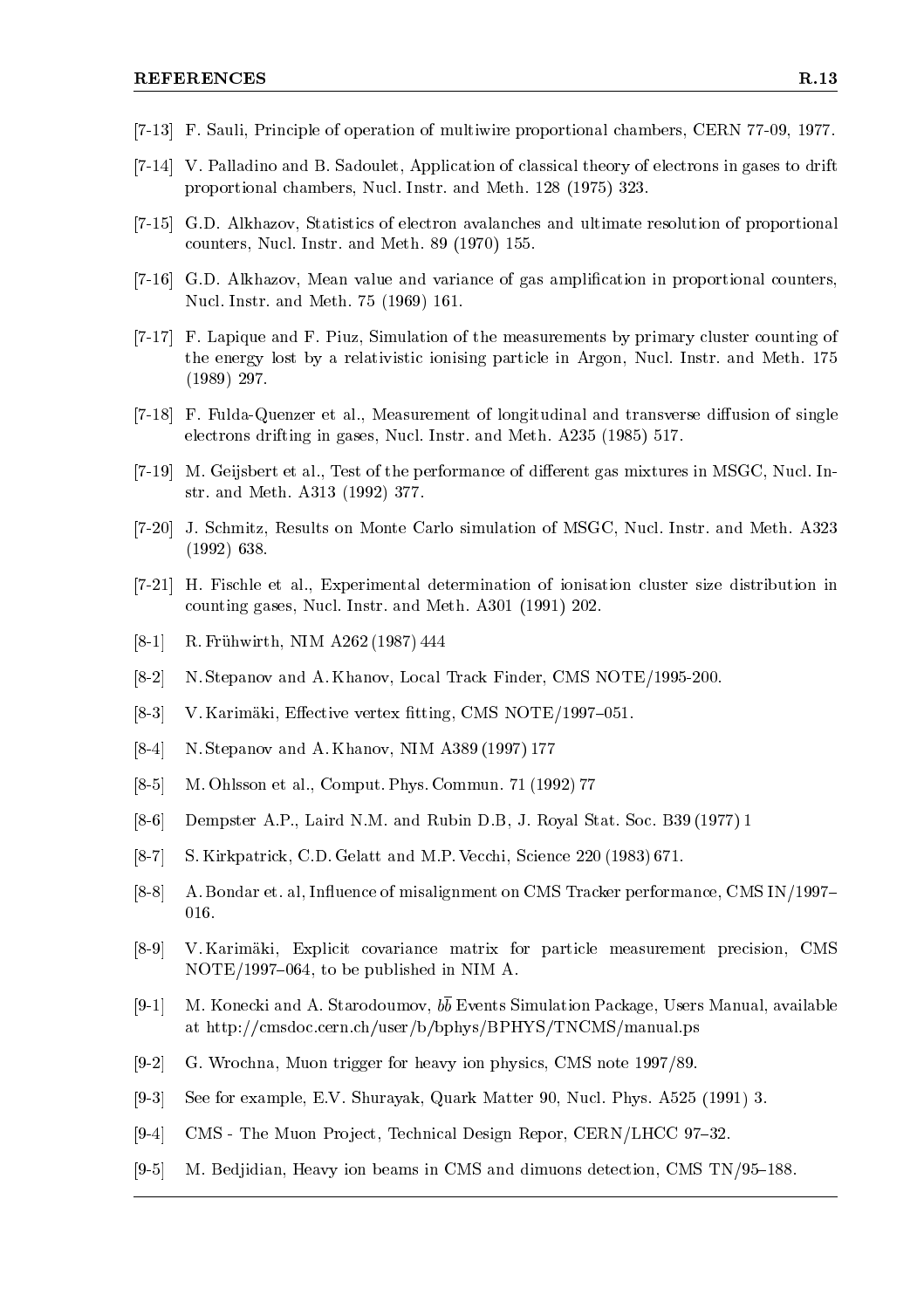- [9-6] K. Eggert and A. Morsch, AT Group Report 95–01 (DI).
- [9-7] F. Antinori, Internal Note, ALICE/MC 93-09.
- [9-8] O. Kodolova and M. Bedjidian, Pattern recognition and track reconstruction in heavy ion collisions, CMS TN/95-124.
- [9-9] O. Kodolova and M. Bedjidian, Dimuon reconstruction in heavy ion collisions, CMS NOTE 1997/095.
- [A-1] P. A. Aarnio and M. Huhtinen, Hadron fluxes in inner parts of LHC detectors, Nucl. Instr. and Meth. A336 (1993) 98.
- [A-2] M. Huhtinen and C. Seez, Uncertainties in fluences and doses at the CMS inner tracker, CERN CMS TN/95-133 (1995).
- [A-3] M. Huhtinen, Radiation Environment simulations for the CMS detector, Proc. of SARE2 workshop, CERN/TIS-RP/97-05 (1997) also CERN CMS TN/95-198 (1995).
- [A-4] M. Huhtinen, Studies of neutron moderator congurations around the CMS inner tracker and ECAL, CERN CMS TN/96-057 (1996).
- [A-5] M. Huhtinen and P. Aarnio, Pion induced displacement damage in silicon devices, Nucl. Instr. and Meth. A335 (1993) 580.
- [A-6] P. Aarnio et al., Damage observed in silicon diodes after low energy pion irradiation, Nucl. Instr. and Meth. A360 (1995) 521. S. Bates et al., Pion induced damage in silicon detectors, Nucl. Instr. and Meth. A379 (1996) 116.
- [A-7] ASTM Annual book of standards, vol 10.02 (1985) 323.
- [A-8] K. Potter and G. R. Stevenson, Average interaction rates for shielding specication in high-luminosity LHC experiments, CERN LHC Note 310 (1995).
- [A-9] M. Hoefert, K. Potter and G. R. Stevenson, Summary of design values, dose limits, interaction rates etc for use in estimating radiological quantities associated with LHC operation, CERN TIS-RP/IR/95-19.1 (1995).
- [A-10] M. Huhtinen, Method for Estimating Dose rates from Induced Radioactivity in Complicated Hadron Accelerator Geometries, to be published.
- [A-11] R. Thomas and G. Stevenson, Radiological Safety Aspects of the Operation of Proton Accelerators, IAEA Technical Report Series 283 (1988).
- [A-12] J. Ranft, DPMJET-II, a Dual Parton Model event generator for hadron-hadron, hadronnucleus and nucleus-nucleus collisions, Presented at SARE2 workshop, CERN, 9-11 October, 1995, Proceedings: CERN/TIS-RP/97-05 (1997)
- [A-13] P. Aurenche et al., DTUJET-93: sampling inelastic proton-proton and antiprotonproton collisions according to the two-component Dual Parton Model, Computer Physics Commun. 83 (1994) 107.
- [A-14] T. Sjöstrand, High energy physics event generation with PYTHIA 5.7 and JETSET 7.4, Computer Physics Commun. 82 (1994) 74.